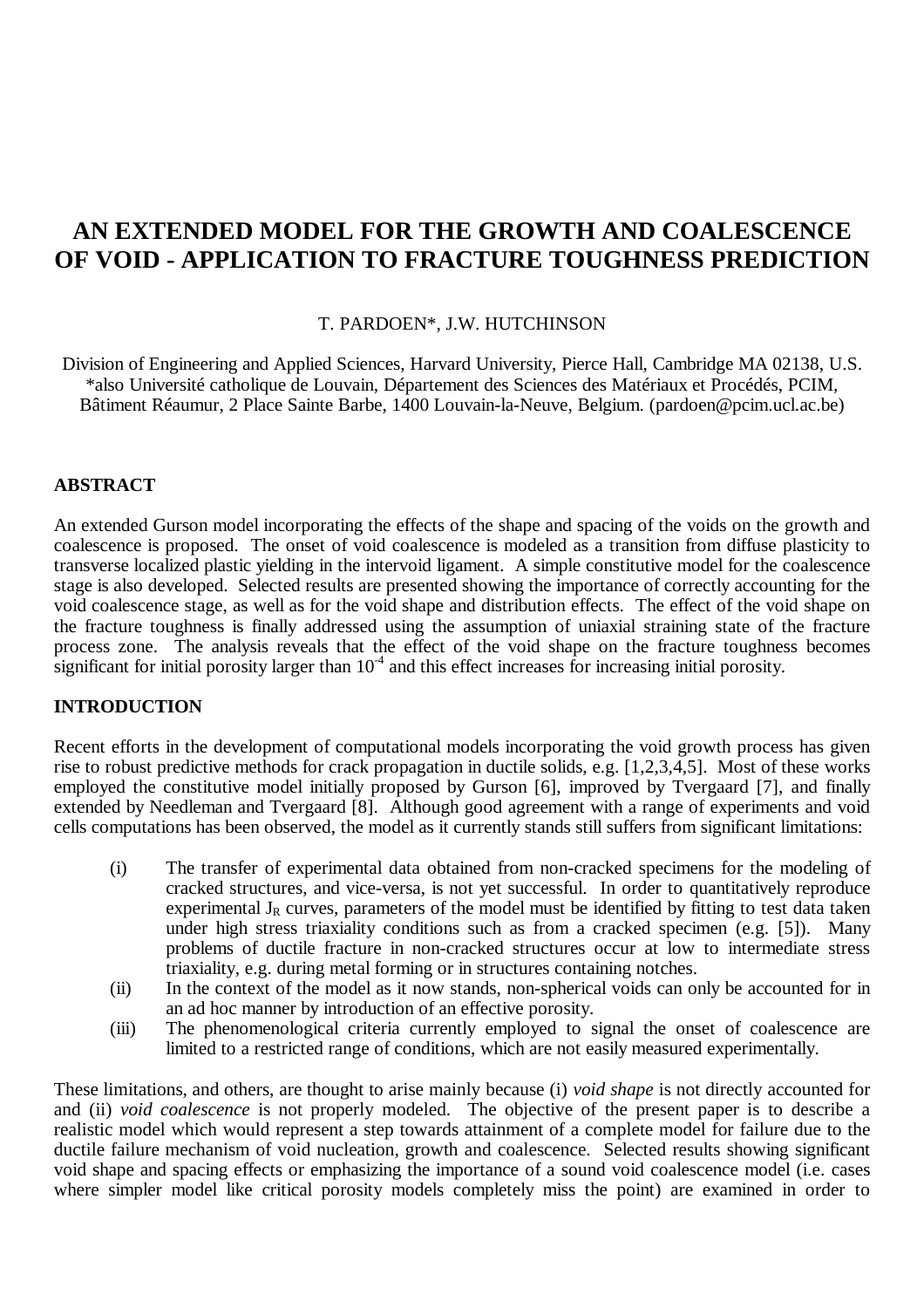motivate the necessity for such an enhanced model. It is important to mention that all the results presented here are all in close agreement with more exact void cell prediction [9]. At the end of the paper, the fracture toughness of ductile materials with preferentially orientated non-spherical inclusion is addressed by invoking the approximation of uniaxial straining for the crack tip stress state.

### **EXTENDED MODEL FOR THE GROWTH AND COALESCENCE OF VOIDS**

We have borrowed heavily from two contributions in the literature, and have integrated them into the enhanced model. The first contribution is the model of Gologanu-Leblond-Devaux [10], extending the Gurson model to void shape effects. Indeed, it will be shown that void shape effects must be accounted for in order to correctly predict the ductility at small stress triaxiality. The second is the approach of Thomason [11] for the onset of void coalescence. Each of these has been extended heuristically to account for strain hardening. In addition, a micromechanically-based simple constitutive model for the void coalescence stage is proposed to supplement the criterion for the onset of void coalescence. Only axisymmetric stress states are considered in the present work and the solid is made of a periodic distribution of the cylindrical representative volume element (RVE) defined on Fig. 1.



**Figure 1.** Representative volume element.

*Void growth model.* The extension of the Gurson model due to Gologanu *et al.* [10], which has been adopted here to describe behavior prior to void coalescence, gives a constitutive relation for a porous elastoplastic material containing (axisymmetric) spheroidal voids. This particular model, extended for strain-hardening, contains as state variables: the components of the mesoscopic stress tensor,  $\Sigma$ , the porosity,  $f$ , the void aspect ratio, *S*, and an average yield stress for the matrix material,  $\sigma_m$ . The void aspect ratio is defined by  $S = \ln(W)$ while  $W = R_{\gamma}/R_r$ . The functional form of model prior to coalescence is: prior to coalescence is:<br>  $\Phi(\Sigma, f, S, \sigma_m) = 0$ , (1)<br>  $\dot{f} = (1 - f) \dot{E}_k^p$ , (2)

$$
\Phi = \Phi(\Sigma, f, S, \sigma_m) = 0, \qquad (1)
$$

$$
\Phi(\Sigma, f, S, \sigma_m) = 0,
$$
\n
$$
f = (1 - f) \dot{E}_{kk}^p,
$$
\n
$$
\dot{S} = \dot{S}(f, S, T),
$$
\n(3)

$$
S \equiv S(f, S, T),\tag{3}
$$

$$
f = (1 - f)E_{kk}^{p},
$$
\n
$$
\dot{S} = \dot{S}(f, S, T),
$$
\n
$$
\sigma_m \dot{\varepsilon}_m^p (1 - f) = \sum_{ij} \dot{E}_{ij}^p,
$$
\n(4)

$$
\sigma_{\mathbf{m}} \equiv \sigma_{\mathbf{m}}(\varepsilon_{e}),\tag{5}
$$

$$
\sigma_{\mathbf{m}} \equiv \sigma_{\mathbf{m}}(\varepsilon_e),
$$
\n
$$
\dot{E}_{ij}^p = \gamma \frac{d\Phi}{d\Sigma_{ij}},
$$
\n(6)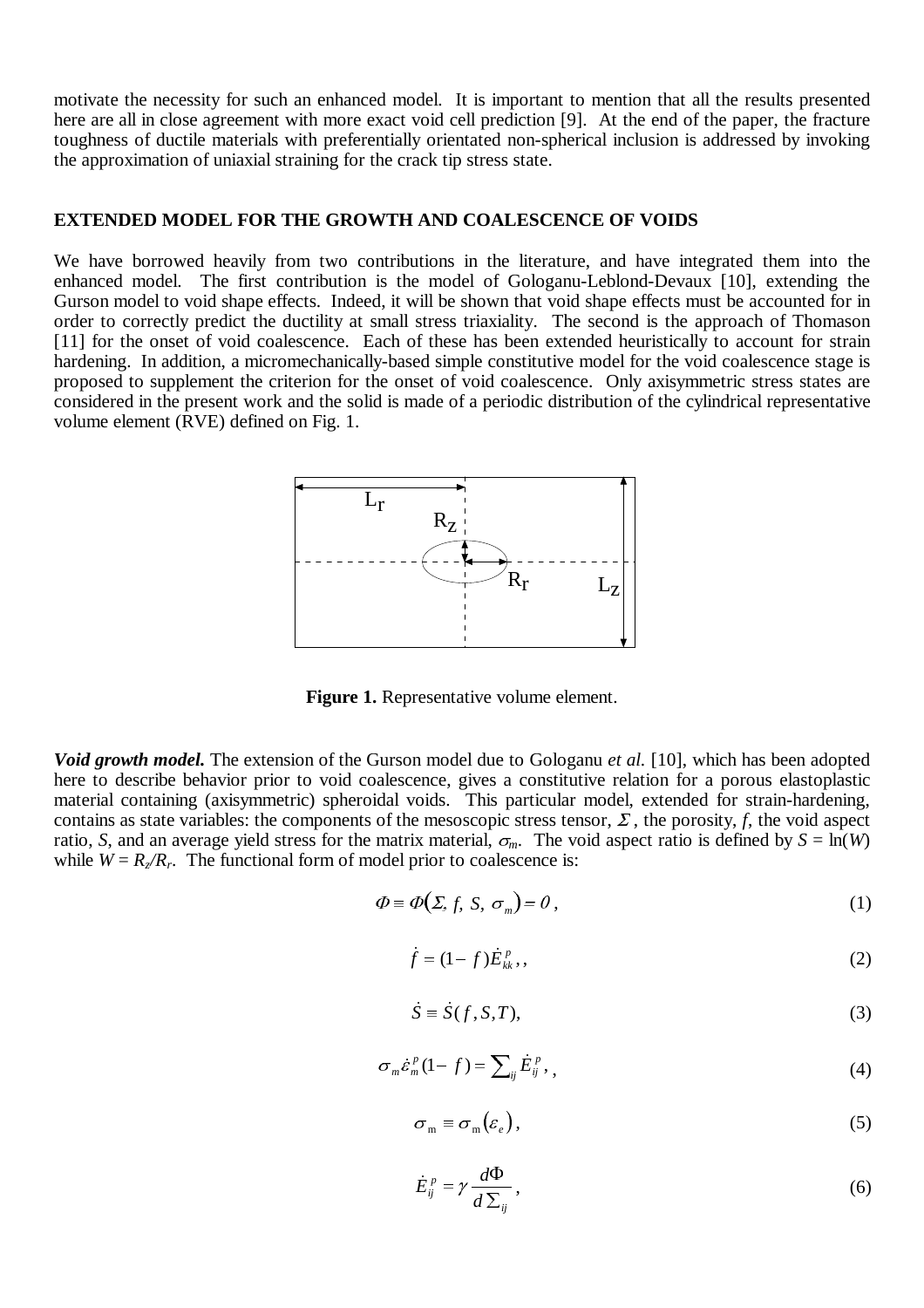where  $\Phi$  is the flow potential;  $\mathbf{F}^p$  is the mesoscopic plastic strain tensor; (2) and (3) are the evolution laws for *f* and *S*, respectively; (4) is the Gurson [6] energy balance for the plastic work allowing computation of  $\sigma_m$ using the effective stress-strain curve for the parent material (5); and (6) is the flow rule. The structure of the original Gurson model has been retained. The expressions for the functions such as  $\Phi$  and the evolution of *S* are given in Ref. [9,10].

*Criterion for the onset of void coalescence.* Axisymmetric void cell computations [9,12] have shown that void coalescence consists in the localization of plastic deformation in the ligament between the voids, which, experimentally, gives rise to a flat dimpled fracture surface. (Void coalescence by shear localization is also observed in other states of stress [7], but, up to now, our model is limited to tensile localization.) Thomason [11] has studied the transition to localization for elastic-perfectly plastic solids by looking at artificially constrained localized solutions giving the load as a function of the void cell geometry. The relation between the overall tensile stress  $\Sigma_z/\sigma_0$  and the overall strain  $E_z$  based on the full cell length is sketched qualitatively in Fig. 2. At low overall strain (small porosity),  $\Sigma/\sigma_0$  required for localized yielding is far greater than the actual value from the cell. However, the actual solution peaks and falls (with the cell still deforming in a diffuse manner) until localization sets in, and then the actual solution merges with the artificially constrained localized solution which is significantly affected by the growth of the void. This is the transition point, and from this point on, the solution is localized within the ligament.



**Figure 2.** Qualitative sketch of the axial stress vs axial strain curves predicted by the constrained localized solution and by the full cell solution; the transition to localization sets in when the solution for diffuse plasticity merges with the solution for a localized plastic flow.

For axisymmetric geometries, Thomason has proposed that the average normal stress acting on the cell at the onset of localization occurs when  $\Sigma_z$  attains  $\overline{\Sigma_z^{loc}}$  where

$$
\frac{\Sigma_z^{loc}}{\sigma_0} = \left[1 - \left(\frac{R_r}{L_r}\right)^2\right] \left[\alpha \left(\frac{R_z}{L_r - R_r}\right)^{-2} + \beta \left(\frac{R_r}{L_r}\right)^{-1/2}\right],\tag{7}
$$

where  $\alpha = 0.1$  and  $\beta = 1.2$ . By comparing this expression with our numerical results for strain hardening materials, we also find that this expression provides an accurate estimate for the onset of localization within the cells, provided that  $\sigma_0$  is replaced by an appropriate effective flow stress for the matrix,  $\sigma_m$  (see also [13]), and  $\alpha$  and  $\beta$  incorporate a dependence on the strain hardening exponent *n*. The effective matrix stress,  $\sigma_m$ , is obtained using (4) and (5). Thus, with attention confined to cases where  $\mathcal{L}_z$  is the maximum principal stress, localization is assumed to set in when  $\Sigma_z = \Sigma_z^{loc}$  where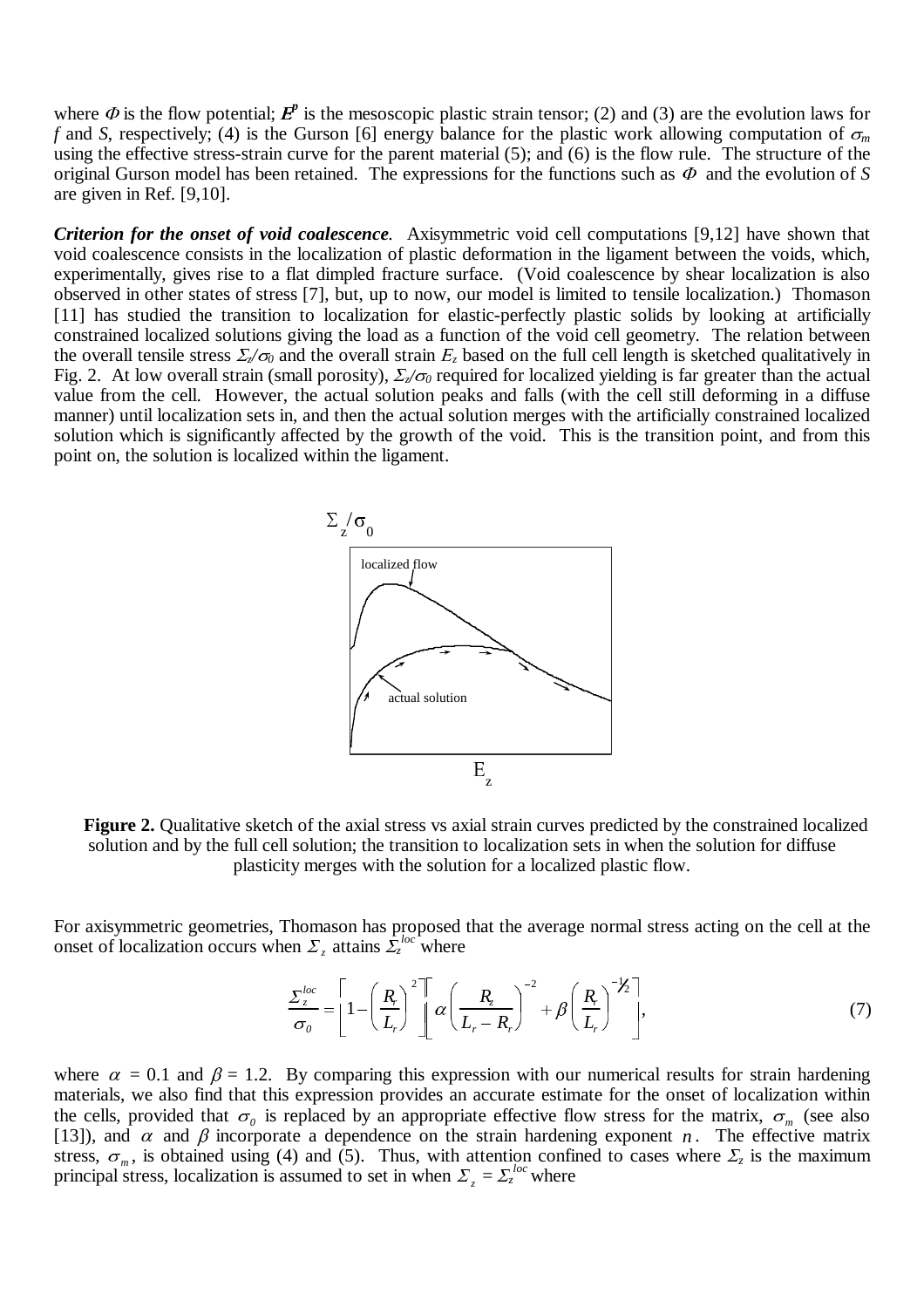$$
\frac{\Sigma_z^{loc}}{\sigma_m} = \left[1 - \left(\frac{R_r}{L_r}\right)^2\right] \left[\alpha(n)\left(\frac{R_z}{L_r - R_r}\right)^{-2} + \beta(n)\left(\frac{R_r}{L_r}\right)^{-1/2}\right].\tag{8}
$$

A fitting procedure performed on a large number of void cell results [9] has revealed that the coefficient  $\beta$  is almost constant equal to 1.24 while

$$
\alpha(n) = 0.1 + 0.217n + 4.83n^2 \quad (0 \le n \le 0.3), \tag{9}
$$

With relations (7) or (8), a new geometrical variable related to the void spacing has entered the model. For the sake of simplicity in the formulation of the model, we have chosen to use  $A = \ln(\lambda) = \ln(L/L_r)$ . The model thus depends on all the geometric characteristics of the representative void cell: *f*, *A* (or  $\lambda$ ), *S* (or *W*). In [9], the criterion (8) has proved to predict the onset of coalescence with a very high degree of accuracy for porosities ranging between  $10^{-2}$  and  $10^{-4}$ , stress triaxialities between 1/3 and 5, void shapes *W* between 1/6 and 6, and void distribution  $\lambda$  between 1/2 to 16.

*A model for the post-localization regime.* Relation (8) still pertains after the onset of coalescence and  $\Sigma_z^{loc}$  is replaced by  $\Sigma_z$ , assuming the voids do not depart significantly from a spheroidal shape. The additional equations for the evolution of the state variables during the post-localization stage are obtained under the approximation that elasticity, as well as any reversed plasticity, are neglected. In agreement with the void cell results, the half-height of the localization zone is approximated as  $R_z$  (i.e.  $h = R_z$ , see Fig. 1). Plastic incompressibility still implies (2) for the evolution of *f* and the evolution of *A* is also elementary: during the post-localization stage are obtained under the plasticity, are neglected. In agreement with the void cell approximated as  $R_z$  (i.e.  $h = R_z$ , see Fig. 1). Plastic *f* and the evolution of *A* is also elementary:

$$
A = \dot{E}_z. \tag{10}
$$

The evolution of *S* can be determined by differentiating  $\ln(R_z/R_r)$ .

$$
A = E_z.
$$
\n(10)\n  
\n1 by differentiating  $\ln(R_z/R_r)$ .\n  
\n
$$
\dot{S} = \frac{3}{2} \left( \left( \frac{2 \exp(2(A - S))}{3f} \right)^{1/3} - \frac{1}{3f} \right) \dot{E}_z
$$
\n(11)

In order to evaluate the average yield stress  $\sigma_m$  for the material in the localized band, the average strain rate  $\varepsilon_e^{loc}$  is needed. This is obtained from the evolution of the localized band height as Pld stress  $\sigma_m$  for the material in the localized band he<br> *h* the evolution of the localized band he<br>  $\frac{1}{n} \int_0^{1/x} e^{i\omega} dx = h - R_z$  (2exp(2(A - S)))<sup>1/3</sup>

$$
\dot{\varepsilon}_{e}^{loc} = \frac{\dot{h}}{h} = \frac{\dot{R}_{z}}{R_{z}} = \left(\frac{2 \exp(2(A - S))}{3f}\right)^{1/3} \dot{E}_{z}.
$$
\n(12)

#### **SELECTED RESULTS**

*Void shape effect on coalescence at small stress triaxiality.* Fig. 3 shows the variation of the axial overall stress as a function of the overall axial strain for three different small stress triaxialities,  $T = \Sigma_b / \Sigma_e = 1/3$ , 2/3 and 1 and three different initial void shapes,  $W_0 = 1/6$ , 1, 6. Void coalescence is detected by a sudden change of slope in the curves. At  $T = 1/3$ , a transition to a localized mode of yielding in the ligament is predicted to develop for the oblate ( $W_0 = 1/6$ ) void and not for the two other void shapes. For initially spherical or prolate voids, the porosity increases slightly at the beginning of the straining and then saturates to a maximum value for further straining. The void shape effect on the ductility is also very significant at  $T = 2/3$  and 1. For larger stress triaxiality  $(T > 2)$ , ductility does not depend much on the shape.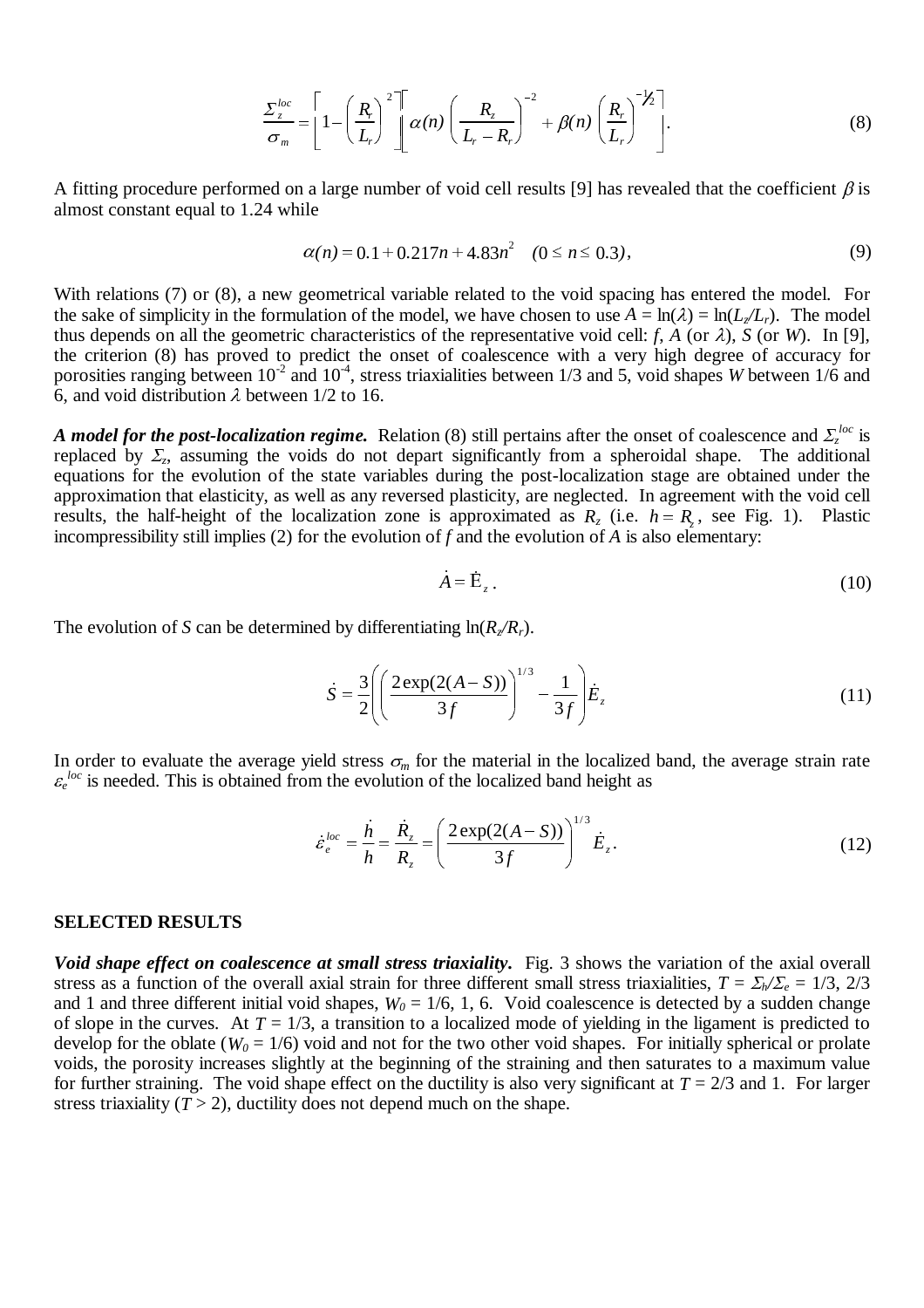

**Figure 3.** Predictions obtained with the void growth - void coalescence model for  $f_0 = 10^{-2}$ ,  $\lambda_0 = 1$ ,  $\sigma_0/E = 0.002$ ,  $n = 0.1$  and  $W_0 = 1/6$ , 1, 6, at  $T = 1/3$ , 2/3, 1; overall axial stress vs overall axial strain.



**Figure 4.**  $\Sigma_z$  vs  $E_z$  curves for  $n = 0.1$ ,  $W_0 = 1$ , a constant  $L_v/R_v$  ratio equal to 3.22, and  $T = 1$  (a) or  $T = 3$  (b), showing the effect of the cell aspect ratio.

*Void distribution effects on void coalescence*. The effect of the initial cell aspect ratio  $\lambda_0$  on void coalescence is depicted in Fig. 4 which presents  $\Sigma_e$  vs  $E_e$  for  $n = 0.1$ ,  $W_0 = 1$ ,  $T = 1$ , and the void spacing,  $L_r\gamma R_r$ <sup>0</sup>, fixed at 3.22. The true stress - true strain curve of the matrix material is also plotted ( $f_0 = 0$ ). The peak stresses converge to a well-defined point on the curve corresponding to  $f_0 = 0$  as  $\lambda_0$  increases. The limit,  $\lambda_0 \to \infty$ , corresponds to a single plane of voids in an infinite solid. For  $\lambda_0 = 16$ , the porosity is so small that there is nearly no departure from the curve  $f_0 = 0$  prior to localization. The transition to a uniaxial straining mode is observed for all values of  $\lambda_0$ . For large  $\lambda_0$ , the onset of void coalescence coincides with the peak stress, which, consequently, is due to the onset of the void coalescence localization process and not due to the competition between the hardening of the matrix and the softening due to void growth. The slope of the curve after the onset of void coalescence increases with  $\lambda_0$  as a result of an increasingly larger zone of elastic unloading. In Ref. [9], all the results presented here were found to be in close agreement with more exact void cell computations.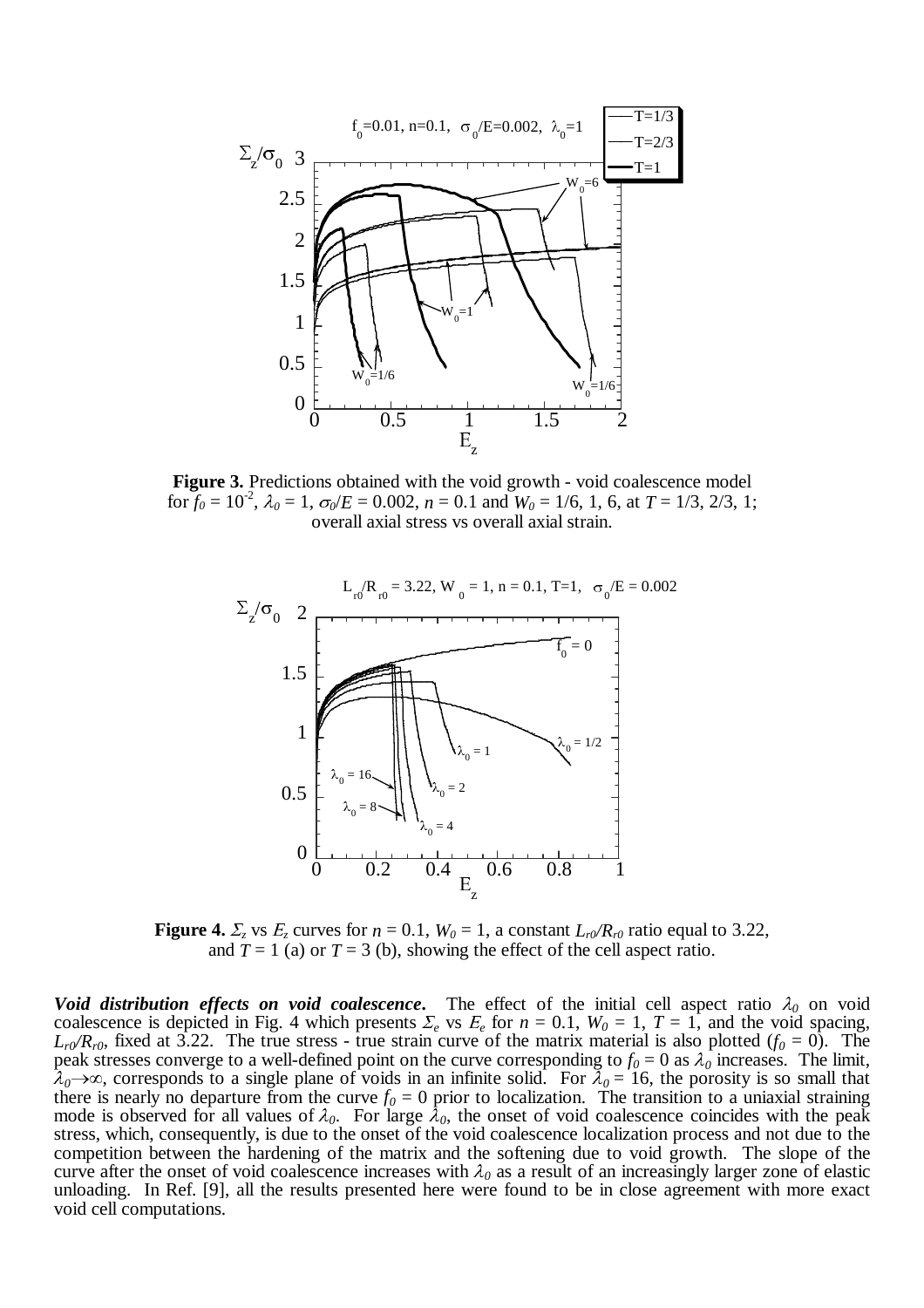#### **FRACTURE TOUGHNESS PREDICTION**

As initially proposed by Andersson [14] and then revisited by Tvergaard and Hutchinson [15], the fracture process zone can be anticipated as a row of multiple interacting voids which, to a good approximation, are strained uniaxially during the major part of the void growth. Indeed, under large stress triaxiality, the fracture process involves early localization of the plastic flow in a planar zone of essentially one void spacing in thickness. Assuming spherical voids and isotropic void distribution, Tvergaard and Hutchinson [15] have shown that the fracture toughness, *JIc*, governing crack growth initiation can be expressed as

$$
J_{Ic} = \Gamma_0 \tag{13}
$$

where  $\Gamma_0$  is the work per unit area spent in the band until final failure. It can be computed from the Gurson model according to

$$
\frac{\Gamma_0}{\sigma_0 L_{r0}} = F\left(\frac{\sigma_0}{E}, n, f_0\right) \tag{14}
$$

where  $\nu$  is the Poisson ratio and *E* is the Young's modulus.

Xia and Shih [16] and Tvergaard and Hutchinson [17] have shown that the uniaxial straining assumption is valid as long as  $f_0$  is not too small. Typically, when  $f_0$  becomes smaller than 0.1%, a one void - crack interaction mechanism takes place, as analyzed by Rice and Johnson [18] and also discussed in Tvergaard and Hutchinson [17]. In that case, the uniaxial straining assumption looses it pertinence. Furthermore,  $J_{IC}$  is not equal to  $\Gamma_0$  anymore because the fracture process zone is then embedded in the finite strain zone (a full analysis is required to relate  $\Gamma_0$  with the far field J). Nonetheless, as long as the stress triaxiality is large enough, the  $\Gamma_0$  predicted by the uniaxial straining assumption for low porosity remains a good approximation of the exact  $\Gamma_0$  (although they are not equal to  $J_{IC}$ ). Indeed, at large stress triaxiality (typically,  $T > 2.5$ ), the overall stress overall strain curve does not depend much on the stress triaxiality [19].

The analysis of Tvergaard and Hutchinson [15] has been extended by accounting for the effect of the void shape using the extended-Gurson model. Now, *F* generally writes

$$
F = F\left(\frac{\sigma_0}{E}, n, f_0, W_0\right) \tag{15}
$$

assuming isotropic initial void distribution ( $\lambda_0 = 1$ ). This extended model allows addressing the anisotropic fracture toughness of metal alloys formed by rolling, die-extrusion, or deep drawing. Indeed, since it accounts for the void shape, this model is able to capture variations of the fracture toughness with the orientation of the crack plane resulting from preferential orientation of the inclusions (e.g. [20]).

The variation of  $\Gamma_0/\sigma_0L_{r0}$  as a function of the initial porosity for various void shapes is shown in Fig. 5 (for  $n =$ 0.2 and  $\sigma_0/E = 0.002$ ). The effect of the initial void shape is significant for porosity larger than about 10<sup>-4</sup>. Prolate shape increases  $\Gamma_0/\sigma_0L_r$  while oblate shape reduces it. For void shape departing from spherical,  $T_0/\sigma_0L_r$  cannot be considered as independent of the initial porosity (as shown in Ref. [15] for spherical voids), it increases with  $f_0$  for prolate voids and decreases with  $f_0$  for oblate voids. The asymptote for prolate voids corresponds to a limit porosity at which the void touches the upper and lower parts of the cell. For oblate voids, the limit porosity results from that the void boundary is in contact with the lateral sides of the cell. In that case,  $\Gamma_0/\sigma_0L_r = 0$  because there is no more loading carrying capacity. Using straightforward geometrical relationships, these two limit porosity expresses as:

$$
f_{0\text{limit}prolate} = \frac{2}{3} \frac{\lambda_0^2}{W_0^2} \quad \text{and} \quad f_{0\text{limit}oblate} = \frac{2}{3} \frac{W_0}{\lambda_0} \tag{16}
$$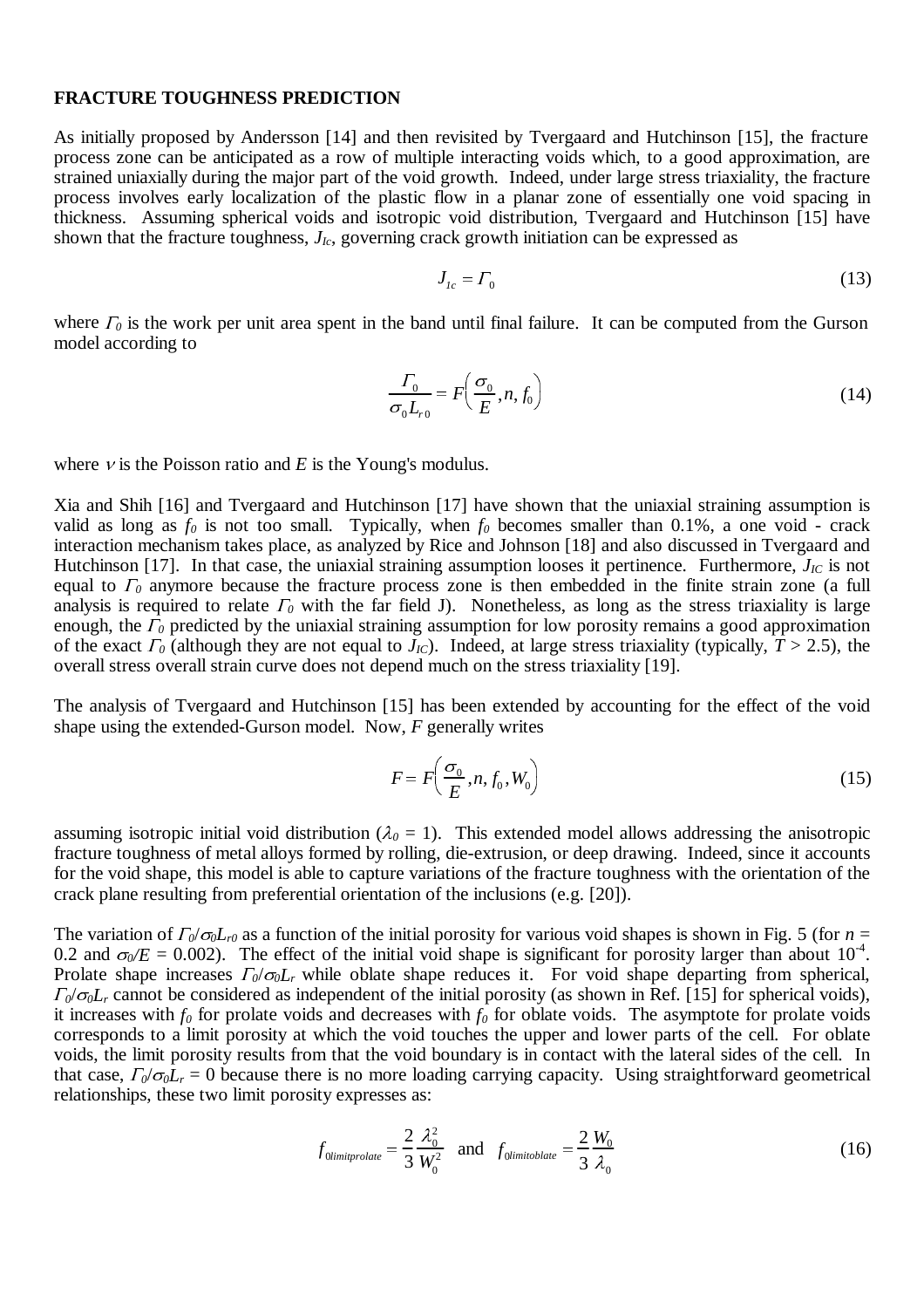

**Figure 5.** Variation of  $F = \frac{\Gamma_0}{\sigma_0 L_{r0}}$  as a function of the initial porosity  $f_0$  for various initial void shape.



**Figure 6.** Variation of  $\sigma_{peak}/\sigma_0$  as a function of the initial porosity  $f_0$  for various initial void shape.

The results of Fig. 5 can be used to qualitatively understand and predict the variation of the fracture toughness as a function of the loading direction for rolled plates with preferential orientation of the second phase. One can consider that void shape effects can alone explain a factor two in the toughness of steel plates with elongated MnS inclusions. This analysis is only qualitative because of the assumed axisymmetry. In other words, a 90° rotation of a prolate void with  $W_0 = a$  does not give an oblate void with  $W_0 = 1/a$ .

The maximum stress attained in the cell is the other crucial parameter of the fracture process. It mainly affects the resistance to crack propagation [15], also called the "R-curve" effect. Fig. 6 shows that the maximum stress is not much affected by prolate shape while it decreases as the voids are more and more oblate. Oblate void shape is thus expected not only to bring about a decrease of the fracture toughness but also of the tearing resistance during crack propagation. One also notices that a spherical void shape ( $W_0 = 1$ ) brings about the maximum peak stress. More results are given and discussed in Ref. [21].